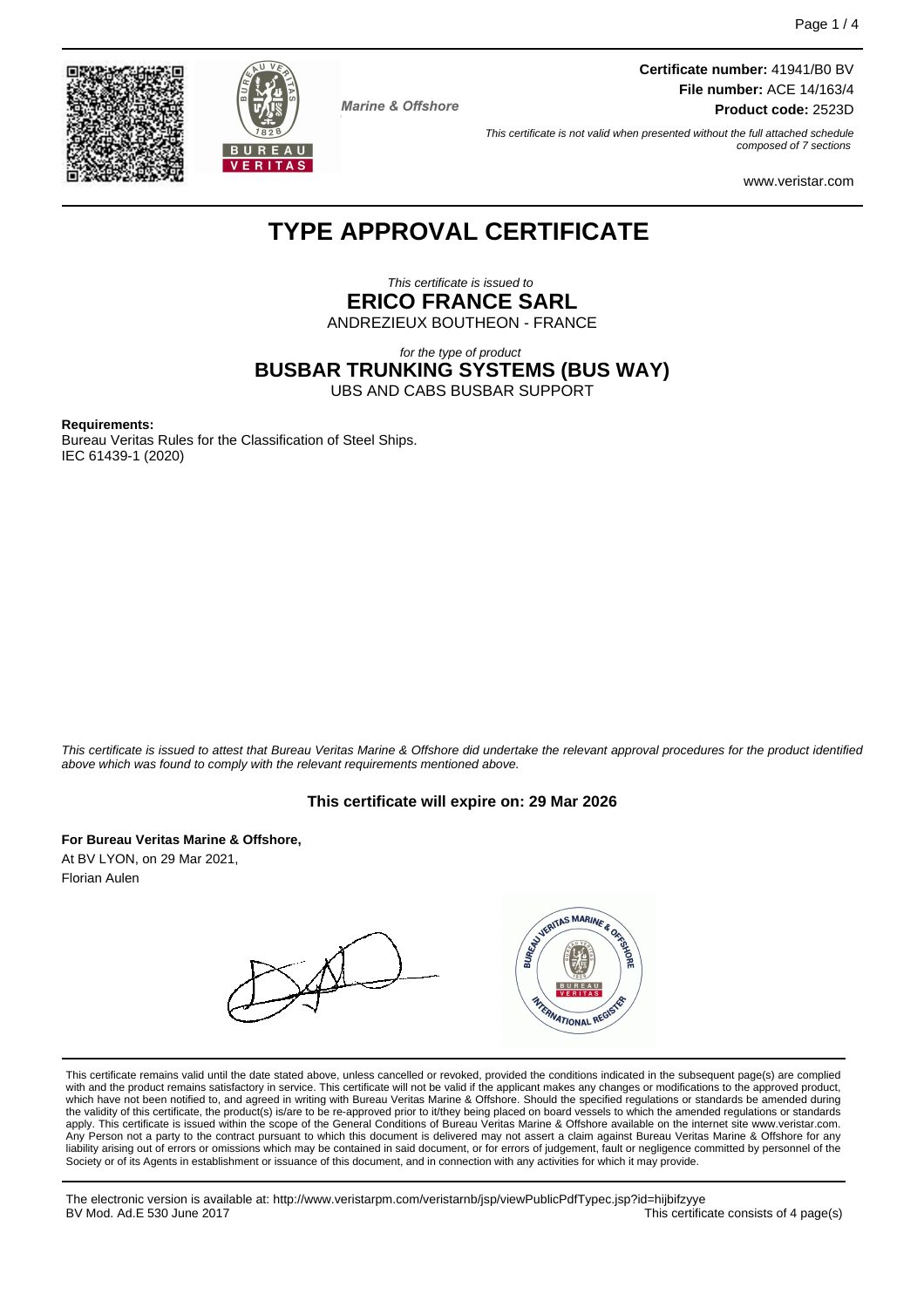# **THE SCHEDULE OF APPROVAL**

# **1. PRODUCT DESCRIPTION:**

Product model or type designation: **-UBS and CABS Busbar Support**

Product description:

- CABS Busbar Support Kit
- Universal Busbar Support: for all busbar types and ERICO® ERILINK busducts
- Universal Busbar Support with Neutral Circuit: for all busbar types and ERICO® ERILINK busducts
- Universal Busbar Support, High Ampacity: for all busbar types and ERlCO® ERILINK busducts
- Universal Busbar Support with Neutral Circuit, High Ampacity: for all busbar types and ERlCO® ERILINK busducts

# **1.1 - CABS Busbar Support Kit:**

| Part<br><b>Number</b> | <b>Description</b> | <b>Busbars</b><br>per Phase | (mm)       | <b>Busbar Width   Busbar Thickness</b><br>(mm) | <b>Typical Application</b>   |
|-----------------------|--------------------|-----------------------------|------------|------------------------------------------------|------------------------------|
| 549320                | CABS2-10TN-400     | $1 - 2$                     | $30 - 120$ | 10                                             | Current Rating: 400 - 4500 A |
| 549270                | CABS2-10TN-600     | $1 - 2$                     | $30 - 120$ | 10                                             | Current Rating: 400 - 4500 A |
| 549310                | CABS4-5TN-400      | $1 - 4$                     | $30 - 125$ |                                                | Current Rating: 400 - 4500 A |
| 549260                | CABS4-5TN-600      | $1 - 4$                     | $30 - 125$ |                                                | Current Rating: 400 - 4500 A |

# **1.2 - Universal Busbar Support:**

| Part<br><b>Number</b> | <b>Description</b> | <b>Busbars</b><br>per Phase | (mm)       | <b>Busbar Width   Busbar Thickness</b><br>$(\mathbf{mm})$ | <b>Typical Application</b> |
|-----------------------|--------------------|-----------------------------|------------|-----------------------------------------------------------|----------------------------|
| 551020                | <b>UBS4-5T</b>     | $1 - 4$                     | $30 - 125$ |                                                           | Current Rating: 3500 A     |
| 551080                | UBS2-10T           | $1 - 2$                     | $30 - 120$ |                                                           | Current Rating: 3600 A     |

## **1.3 - Universal Busbar Support, High Ampacity:**

| Part<br>Number | <b>Description</b> | <b>Busbars</b><br>per Phase | (mm) | <b>Busbar Width   Busbar Thickness</b><br>(mm) | <b>Typical Application</b> |
|----------------|--------------------|-----------------------------|------|------------------------------------------------|----------------------------|
| 561520         | UBS2-10T-160       | $1-2$                       | 160  | 10                                             | Current Rating: 5700 A     |
| 561530         | UBS2-10T-200       | $-2$                        | 200  | 10                                             | Current Rating: 5700 A     |

# **1.4 - Universal Busbar Support with Neutral Circuit:**

| Part<br><b>Number</b> | <b>Description</b> | <b>Busbars</b><br>per Phase | (mm)       | <b>Busbar Width   Busbar Thickness</b><br>(mm) | <b>Typical Application</b> |
|-----------------------|--------------------|-----------------------------|------------|------------------------------------------------|----------------------------|
| 551000                | UBS1-5TN           |                             | $30 - 125$ |                                                | Current Rating: 1700 A     |
| 551060                | <b>UBS1-10TN</b>   |                             | $30 - 120$ | 10                                             | Current Rating: 2250 A     |
| 551010                | UBS4-5TN           | $1 - 4$                     | $30 - 125$ |                                                | Current Rating: 3500 A     |
| 551070                | <b>UBS2-10TN</b>   | $1 - 2$                     | $30 - 120$ | 10                                             | Current Rating: 3600 A     |
| 551090                | <b>UBS3-10TN</b>   | $1 - 3$                     | $30 - 120$ | 10                                             | Current Rating: 4500 A     |

# **1.5 - Universal Busbar Support with Neutral Circuit, High Ampacity:**

| Part          | <b>Description</b>   | <b>Busbars</b> | Busbar Width | <b>Busbar Thickness</b> | <b>Typical Application</b> |
|---------------|----------------------|----------------|--------------|-------------------------|----------------------------|
| <b>Number</b> |                      | per Phase      | (mm)         | (mm)                    |                            |
| 561500        | UBS1-10TN-160        |                | 160          | 10                      | Current Rating: 3500 A     |
| 561510        | <b>UBS1-10TN-200</b> |                | 200          | 10                      | Current Rating: 3500 A     |
| 561870        | UBS2-10TN-160        | $1 - 2$        | 160          | 10                      | Current Rating: 5700 A     |
| 561880        | <b>UBS2-10TN-200</b> | $1 - 2$        | 200          | 10                      | Current Rating: 5700 A     |
| 561540        | <b>UBS3-10TN-160</b> | $1 - 3$        | 160          | 10                      | Current Rating: 7.400 A    |
| 561550        | <b>UBS3-10TN-200</b> | $1 - 3$        | 200          | 10                      | Current Rating: 7.400 A    |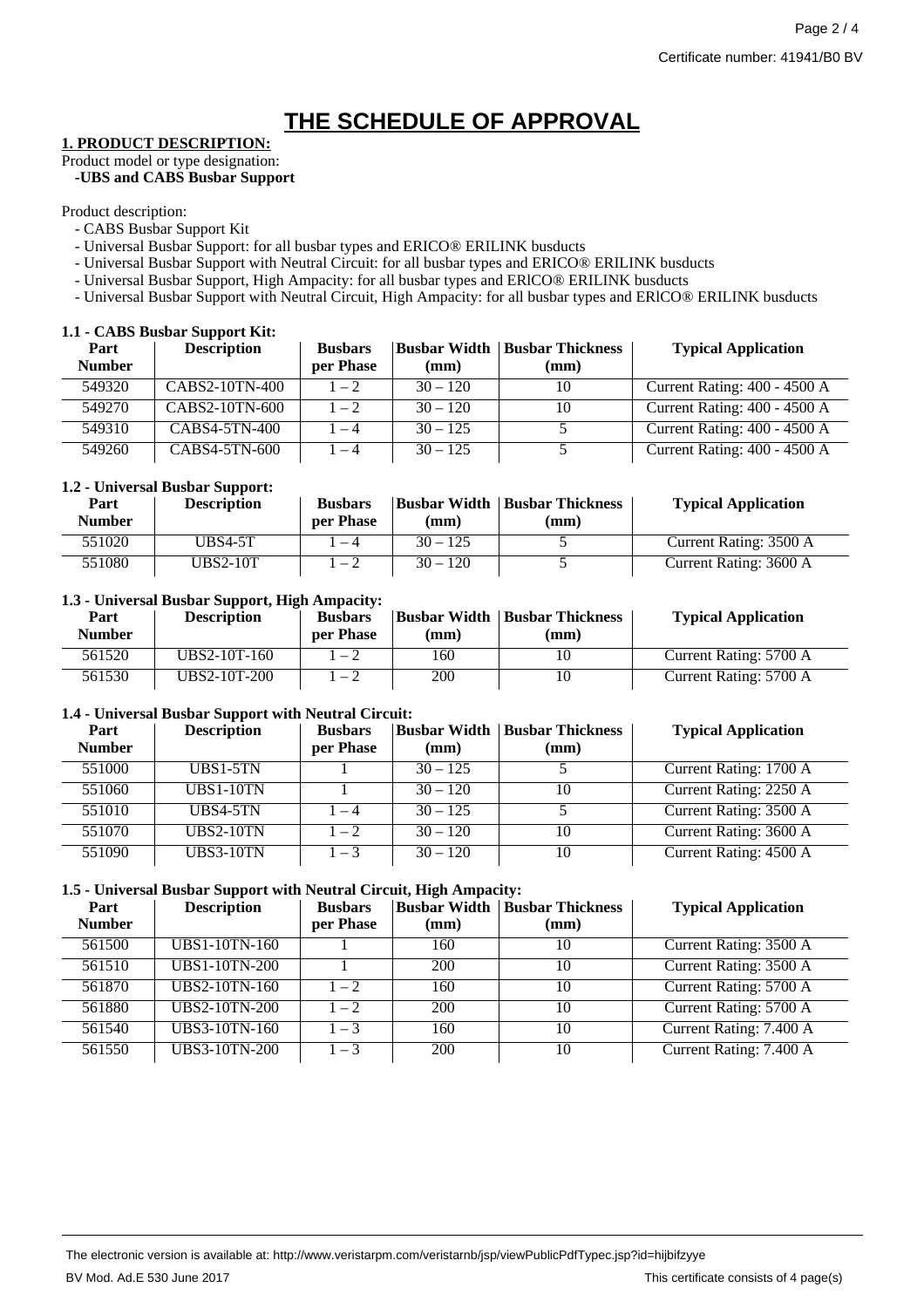#### **1.6 - Features:**

| Material                      | : Aluminum, Glass Fibre Reinforced Polyamide, Steel |
|-------------------------------|-----------------------------------------------------|
| Finish                        | : Electrogalvanized                                 |
| Max Working Voltage, IEC (Ui) | : 1000 VAC, 1500 VDC                                |
| <b>Working Temperature</b>    | : -40 to 130 °C                                     |
| <b>Flammability Rating</b>    | $: UL 94V-0$                                        |
| Complies With                 | : IEC 60439.1, IEC 61439.1                          |

## **2. DOCUMENTS AND DRAWINGS:**

#### **Erico:**

- Technical documentation No. BARSUP000008 Rev. A, dated Oct 17, 2005
- Technical documentation No. BARSUP000009 Rev. A, dated Oct 17, 2005
- Technical documentation No. BARSUP0000011 Rev. B, dated 11 Jul 2016.
- Technical documentation No. BARSUP000012 Rev. A, dated Oct 17, 2005
- Technical documentation No. BARSUP000013 Rev. A, dated Oct 17, 2005
- Technical documentation No. BARSUP000014 Rev. A, dated Oct 17, 2005
- Technical documentation No. BARSUP000028 Rev. A, dated Oct 17, 2005
- Technical documentation No. BARSUP000029 Rev. A, dated 22 Jul 2014.
- Technical documentation No. BARSUP000030 Rev. A, dated 22 Jul 2014.
- Data Sheet Bar Support Cabs, No. BARSUP000050, Rev. B, dated 09 May 2019.
- Data Sheet Bar Support Cabs, No. BARSUP000051, Rev. B, dated 13 May 2019.
- Data Sheet Cabs Busbar Support Kit, dated 2015
- Data Sheet Bar Support Cabs, No. TT683X5101, Rev. B, dated 13 May 2019.
- Data Sheet Bar Support Cabs, No. TT683X5201, Rev. B, dated 14 May 2019.
- Feature Products Universal\_Busbar\_Support, dated 2015
- Feature Products Universal\_Busbar\_Support\_\_High\_Ampacity, dated 2015
- Feature Products Universal\_Busbar\_Support\_with\_Neutral\_Circuit, dated 2015
- Feature Products Universal\_Busbar\_Support\_with\_Neutral\_Circuit\_\_High\_Ampacity, dated 2015
- Feature Products CABS\_Busbar\_Support\_Kit, dated 2015
- Installation instruction No. IP8452, Rev. A.
- Installation instruction No. IP8441, Rev. C.

### **3. TEST REPORTS:**

#### **APAVE:**

Test Report for range of insulated braided conductor No. 6943742-001-1-ang ,dated 12 July 2013

Test Report for range of busbar support No. 6944354-001-1-ang ,dated 11 june 2012

#### **Erico:**

Busbar Support Calculations per IEC 61439-1, dated April 2015.

## **4. APPLICATION / LIMITATION:**

- 4.1 According to BV Rules for the Classification of Steel Ships and IEC 60092 series.
- 4.2 The nominal current on the busbars will be calculated with an ambient temperature of 45°C.